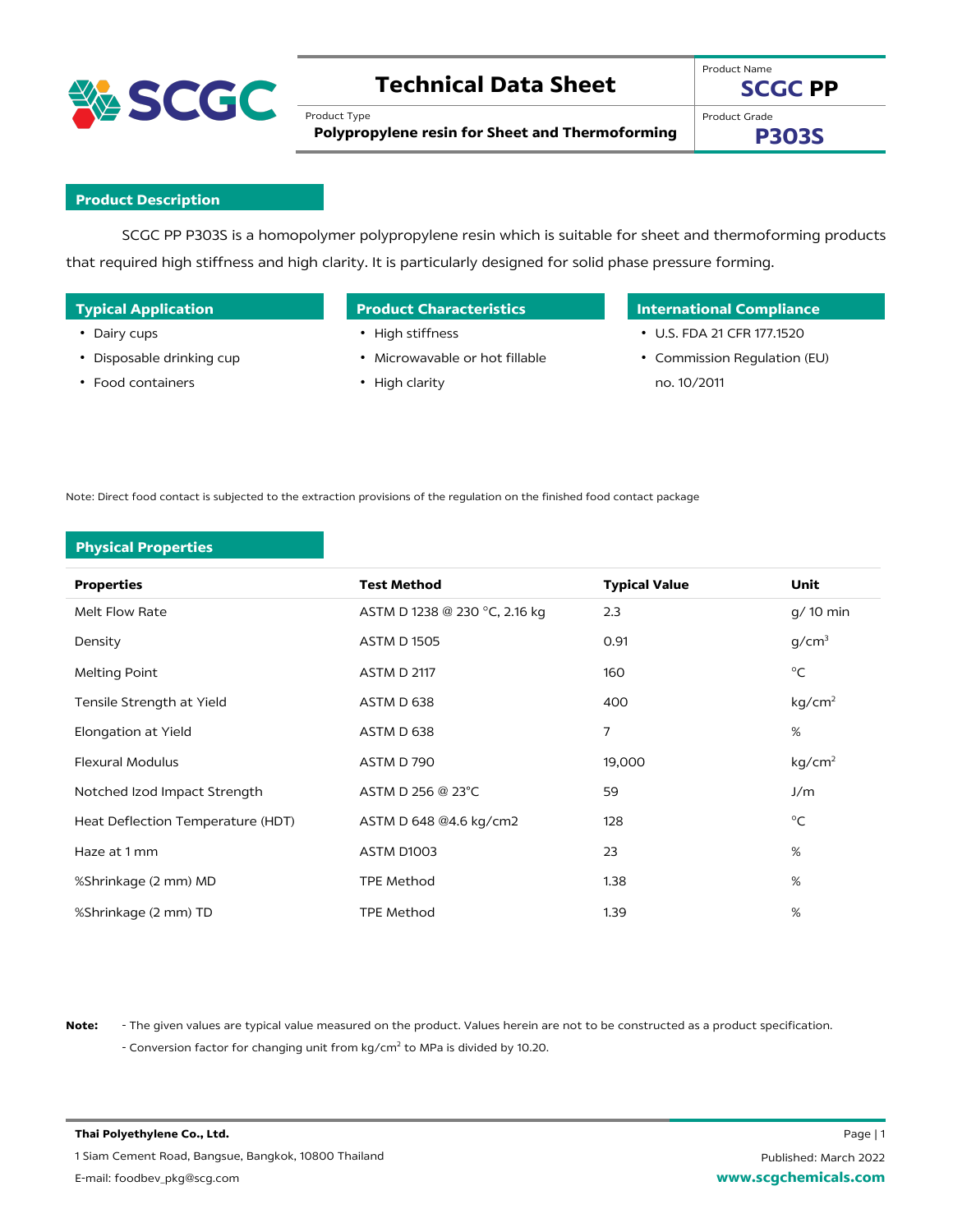

# **Technical Data Sheet**

Product Type

Product Name **SCGC PP**

**Polypropylene resin for Sheet and Thermoforming**

Product Grade

**P303S**

### **Processing Guidelines**

The actual processing conditions depend on each machine type, product dimensions and environment. Sheet: Melt temperature range is 200-250°C and cooling temperature range is 20-60°C. Thermoforming: Heating temperature depends on machine and line speed. Recommend temperature on sheet before forming should be around 155-158°C.

### **Product Technical Assistance**

For technical assistance or further information on this product or any other SCG Chemicals' products, contact your SCG Chemicals technical service at the address or telephone number as specified below.

### **Product Available Form Product Packaging**

- 
- Pellet 25 kg loose bag
	- 25 kg stretch wrap palletized
	- 750 kg big bag
	- Sea bulk container

### **Storage**

- Store in original container in tidy according to the manual of Handling and Storage from Thai Polyethylene Company Limited.
- Product(s) should be stored in dry and dust free location at temperature below 50 °C and protected from direct sunlight and/or heat, well-ventilated area, away from incompatible materials and food and drink, as this may lead to quality deterioration, which results in odour generation and colour changes and can have negative effects on the physical properties of this product.
- Keep container tightly closed and sealed until ready for use. Containers that have been opened must be carefully resealed and kept upright to prevent leakage. Do not store in unlabelled containers. Use appropriate containment to avoid environmental contamination.
- The storage area should be stable and not be slopped.

### **Safety**

- The product is not classified as a hazardous material.
- Please see our Material Safety Data Sheet for details on various aspects of safety, recovery, and disposal of the products; for more information, contact your SCG Chemicals technical service.